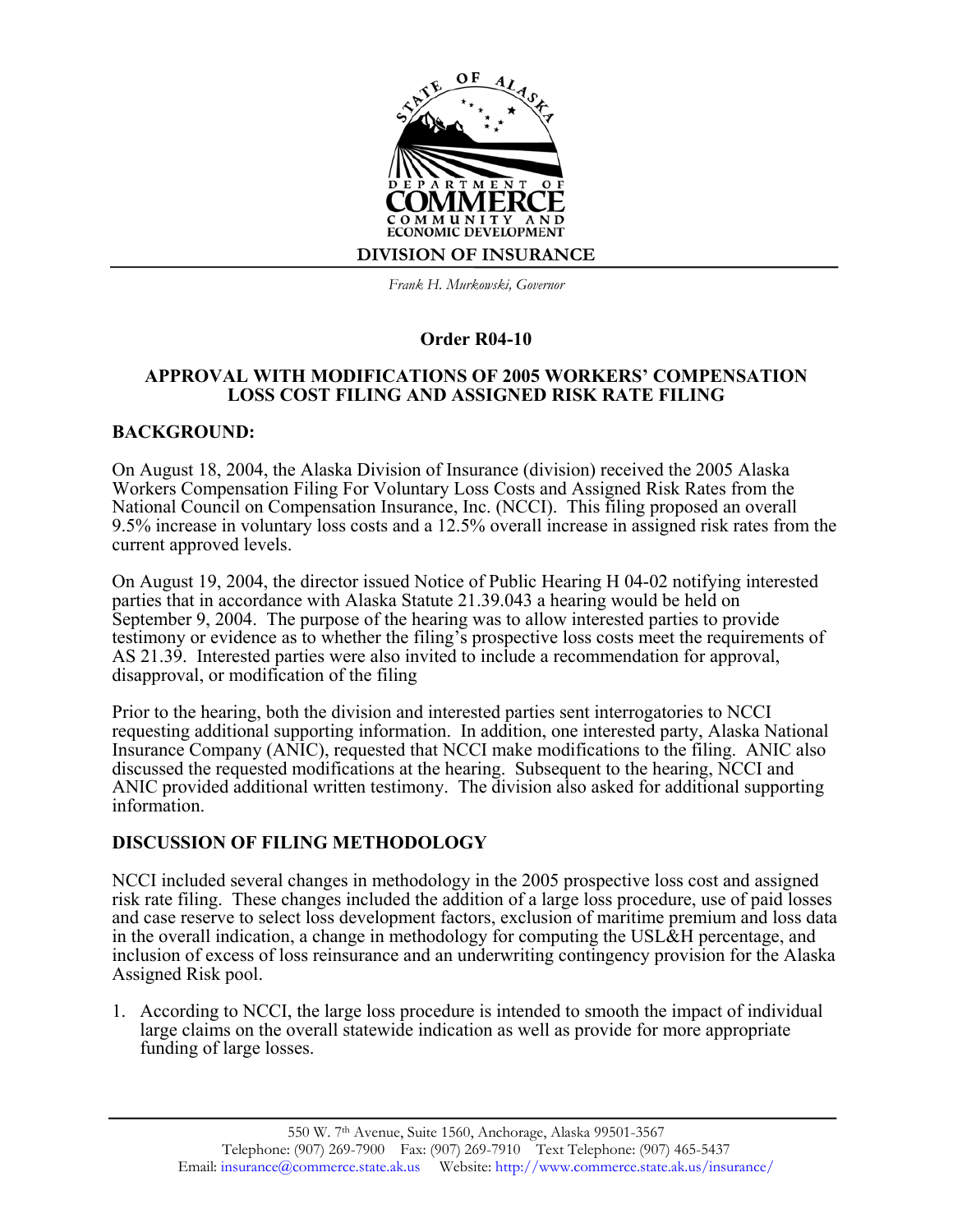- 2. NCCI also proposed using paid losses and case reserves (paid+case) as the basis for calculating the overall indication. Historically, the Alaska loss cost and assigned risk filings have used only paid losses to determine the overall indication. Over the past few years, paid loss development factors have been increasing and may no longer be an accurate reflection of changes in claim costs or settlement patterns. The inclusion of case reserves recognizes an insurer's changing estimates of claim costs better than does the use of paid losses alone. However, including case reserves has the disadvantage that fluctuating reserve adequacy can produce misleading indications.
- 3. With the change to the use of paid+case data, NCCI also needed to select the number of years of data to average in the selection of the loss development factors. Historically, NCCI used the most recent three years of data, with the exception of the 2004 filing in which the most recent two years of data were used. With the 2005 filing, NCCI proposes to use the most recent five years of data, excluding the highest and lowest factors. NCCI bases this selection on the fact that the five year, excluding the highest and lowest factors, (5-year xhilo) smoothes out volatility as well as differences in individual insurer reserving practices.
- 4. In the 2004 filing, NCCI implemented a new methodology related to the use of maritime data in calculating the overall indication. Since maritime classifications have a different benefit structure than the industrial classifications, the use of maritime experience can result in inaccurate loss costs for the industrial classes. In 2004, NCCI continued to use the maritime premium information, but included an on-leveling procedure to bring the maritime premiums to current levels. In the 2005 filing, NCCI refined the method used and excluded the maritime experience altogether.
- 5. NCCI also proposes an increase in the United States Longshore & Harbor Workers Act (USL&H) percentage from 25% to 56% of the non-F classification loss cost. This proposed increase is the result of a change in methodology in which the USL&H percentage is based on the difference between federal benefits and Alaska benefits.
- 6. NCCI proposes two changes in the expense components for the assigned risk rates. The first change is the inclusion of a provision for the purchase of excess of loss reinsurance for the Alaska Assigned Risk Pool. The second change is the addition of an underwriting contingency provision. The rationale for the underwriting contingency provision is that insurers are receiving less investment income due to low interest rates and to provide protection against the additional risk in the assigned risk market.

### **INTERESTED PARTIES' REQUESTED MODIFICATIONS**

Alaska National Insurance Company requested that NCCI incorporate three modifications into the 2005 loss cost filing. The requested modifications were 1) use the most recent three-year average to select the loss development factors, 2) increase the indemnity trend from 0.99 to 0.993 and increase the medical trend from 1.04 to 1.05, and 3) modify the unallocated loss adjustment expense (ULAE) provision to be a weighted average of the countrywide ULAE factors, and any approved deviations, for the top three insurer groups in Alaska.

- 1. ANIC believes that the selection of loss development factors based on the most recent five years, exclusive of the highest and lowest factor, results in loss costs that are inadequate because the overall indication using the 5-year xhilo method is lower than the indications if either a 2-year, 3-year or 5-year average are used.
- 2. ANIC recommended a change in the trend factors selected by NCCI since the implied frequency trend of –4.0% in the selected medical and indemnity loss ratio trends would be more likely to underestimate than overestimate the loss costs.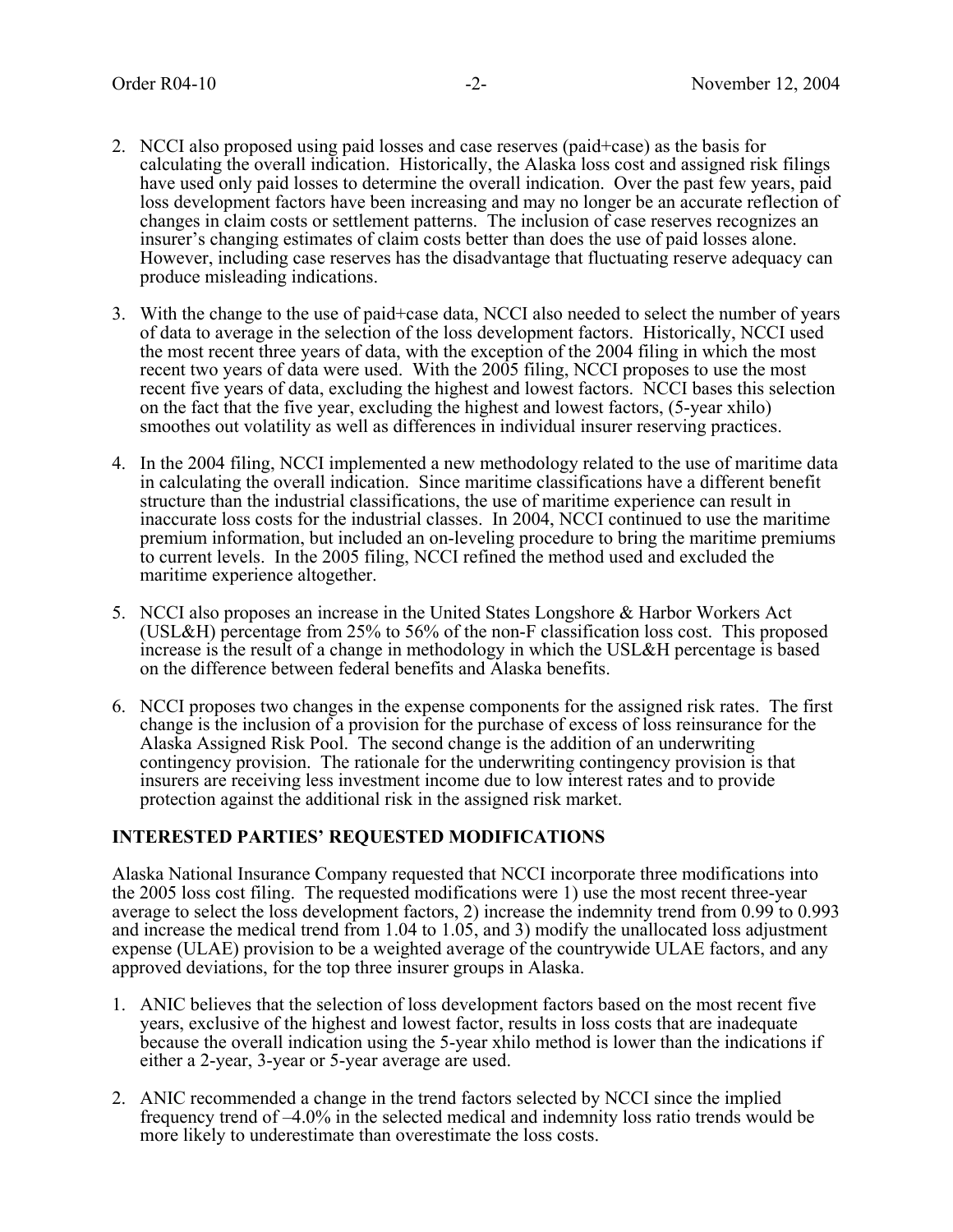3. The provision for ULAE is based on countrywide data as no data is available that distributes ULAE on a state-by-state basis. ANIC requested that more Alaska specific data be used to determine the appropriate ULAE load. In particular, ANIC argued that since they wrote 42.6% of the premium in Alaska, including policies written as a servicing carrier for the assigned risk pool, their higher ULAE costs provide a credible indication that ULAE in Alaska is higher than the countrywide ULAE.

### **NCCI REBUTTAL**

NCCI elected not to include the ANIC's proposed modifications for the following reasons.

- 1. NCCI argued that the 5-year xhilo method is appropriate when all methods are considered in context. The change in methodology from paid to paid+case, the evaluation of indications based on many different assumptions including accident year and policy year analyses including various loss development factor selections and data volatility make the 5-year xhilo selection the preferred method to use.
- 2. NCCI indicated that they look at frequency and severity trends together, not independently. NCCI noted that the accident year and policy year trend lines track each other closely and that the selected trend is very close to the average of the accident year and policy year exponential loss ratio trends.
- 3. NCCI's analysis of ULAE using data provided to NCCI by insurers indicates that there is little difference between ULAE ratios for Alaska insurers compared to the countrywide ratios. In addition, the nature of ULAE is that it is a countrywide number and cannot reliably be allocated to individual states.

#### **FINDINGS**

After fully reviewing and considering the supporting documentation and testimony, both written and oral, the director finds:

- 1. The use of a large loss procedure as proposed by NCCI is an acceptable method to account for the impact of individual large claims.
- 2. The change in methodology from paid to paid+case is an acceptable change in order to reflect changes in claims settlement costs and patterns.
- 3. The use of the 5-year xhilo method to select loss development factors is acceptable. While the resulting indication is one factor that should be considered, NCCI has provided adequate support to demonstrate that multiple considerations went into the selection of the loss development factors. The considerations related to case reserve fluctuations, the change in methodology from paid to paid+case and stability are all valid issues to be accounted for when selecting loss development factors.
- 4. The total exclusion of maritime experience is an acceptable change in methodology.
- 5. The proposed change in USL&H factor has not been adequately supported. No data was provided that shows actual experience for the non-F classification USL&H exposure. While the director recognizes that Alaska data is limited and not always credible, the only actual experience provided related to a comparison of F class experience with comparable state act class experience.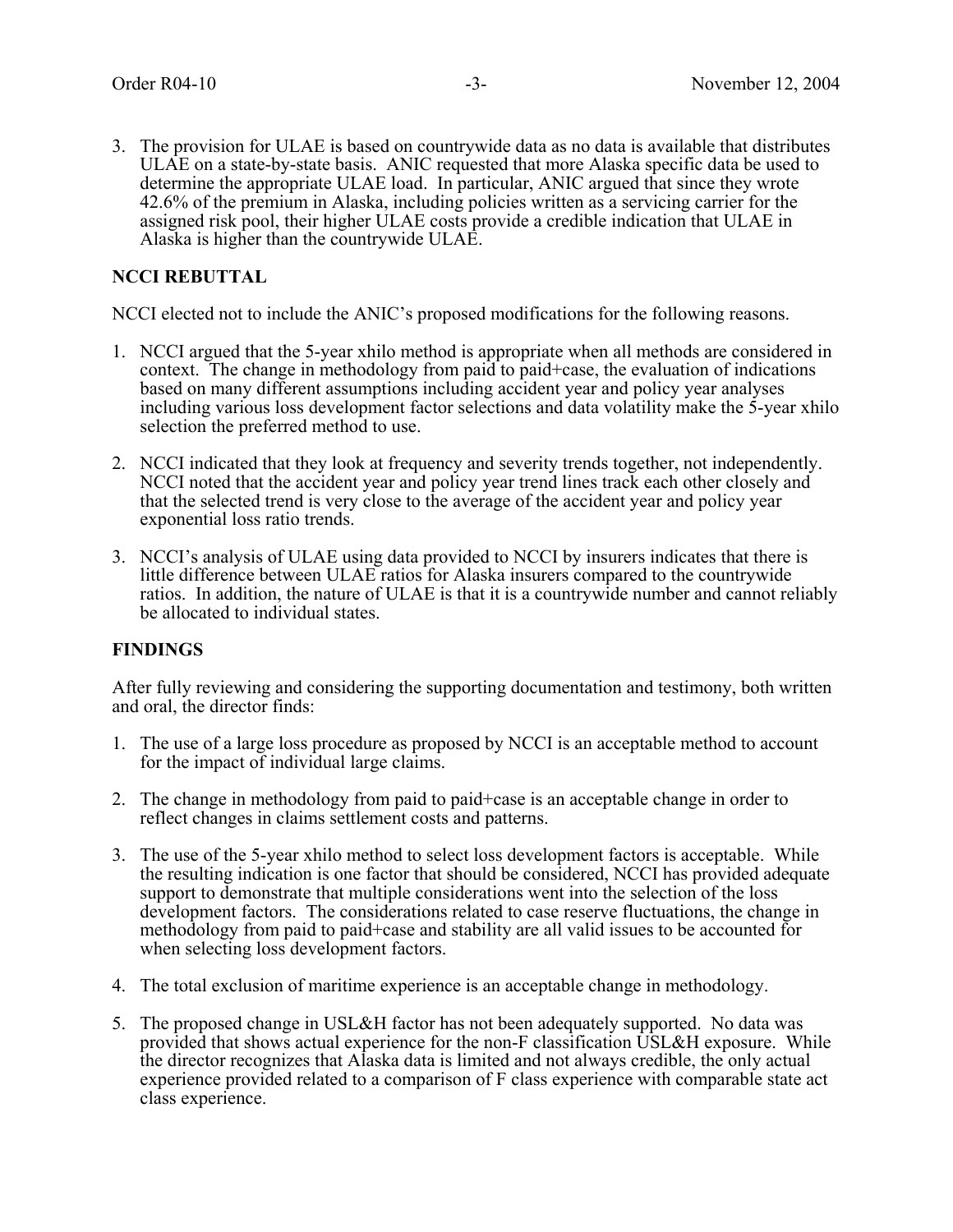NCCI first proposed the new USL&H methodology in the 2004 filing. Documentation provided by NCCI to support the proposed change in USL&H factor for 2004 included a credibility weighting of the factor based on the new methodology with a weighted average ratio of F-class pure premium to state act class pure premium. NCCI did not include the credibility weighting procedure for the 2005 filing due to the volatile nature of the data and the small amount of credibility (less than 10%) of the Alaska data. However, were the same credibility procedure to be applied to the 2005 filing, the credibility weighted indication would be approximately 1.90 versus the 2.49 calculated for the 2004 filing. Even without the credibility calculation, there is substantial difference between the factor determined last year, 2.61, and the factor calculated in this filing, 2.01.

Due to the volatility of the methodology and the lack of actual experience for the non-F class USL&H exposure, adequate support has not been provided to justify a 25% increase in the USL&H factor. While a 25% increase in the USL&H factor will not be approved, the evidence would support some increase in the USL&H percentage. The director will approve an increase in the USL&H percentage from  $25\%$  to  $30\%$ .

- 6. The excess of loss reinsurance provision is acceptable. This concept was proposed at the October 2003 Alaska Workers Compensation Review and Advisory Committee (ARAC) meeting. Due to the increasing size of the assigned risk pool and the resulting potential for a catastrophic loss to increase the assigned risk burden on voluntary insurers, at the January 2004 meeting ARAC recommended that NCCI obtain bids and include the cost of excess of loss reinsurance in the 2005 assigned risk rate filing. At this time, the director agrees with the assessment of the ARAC that a provision for reinsurance may be one factor that may enhance the workers' compensation insurance environment for insurers writing voluntary business in Alaska.
- 7. The proposed underwriting contingency fee is not acceptable. The proposed underwriting contingency fee is based on an internal rate of return analysis similar to the profit and contingency provision that was filed and disapproved in the 2004 assigned risk rate filing. Internal rate of return models are customarily used to determine underwriting profit provisions not contingency provisions.

NCCI has argued that the contingency provision is to "support an overall reasonable return on investment." The assigned risk pool is a market for employers that are otherwise unable to obtain workers' compensation coverage in the voluntary market. The assigned risk pool does not exist in order to make a profit or receive a return on its investment. There is a difference between a provision for contingencies and a profit provision that the 2005 NCCI filing does not take into consideration. The proposed 2005 contingency fee is the same amount, 2.5%, as the profit and contingency fee proposed in the 2004 filing. In addition, prior to 1998, when NCCI filed voluntary rates in Alaska, the expense provision included a 2.5% profit and contingency provision. The proposed contingency fee is excessive and has not been supported by appropriate documentation or analysis.

- 8. The loss ratio trends selected by NCCI are within a reasonable range of potential trends. However, because the accident year data was determined to be too immature to use in calculating the overall indication, it is appropriate to give less weight to the accident year exponential trend than to the policy year exponential trend.
- 9. The director finds that NCCI has provided adequate support for the proposed ULAE provision.